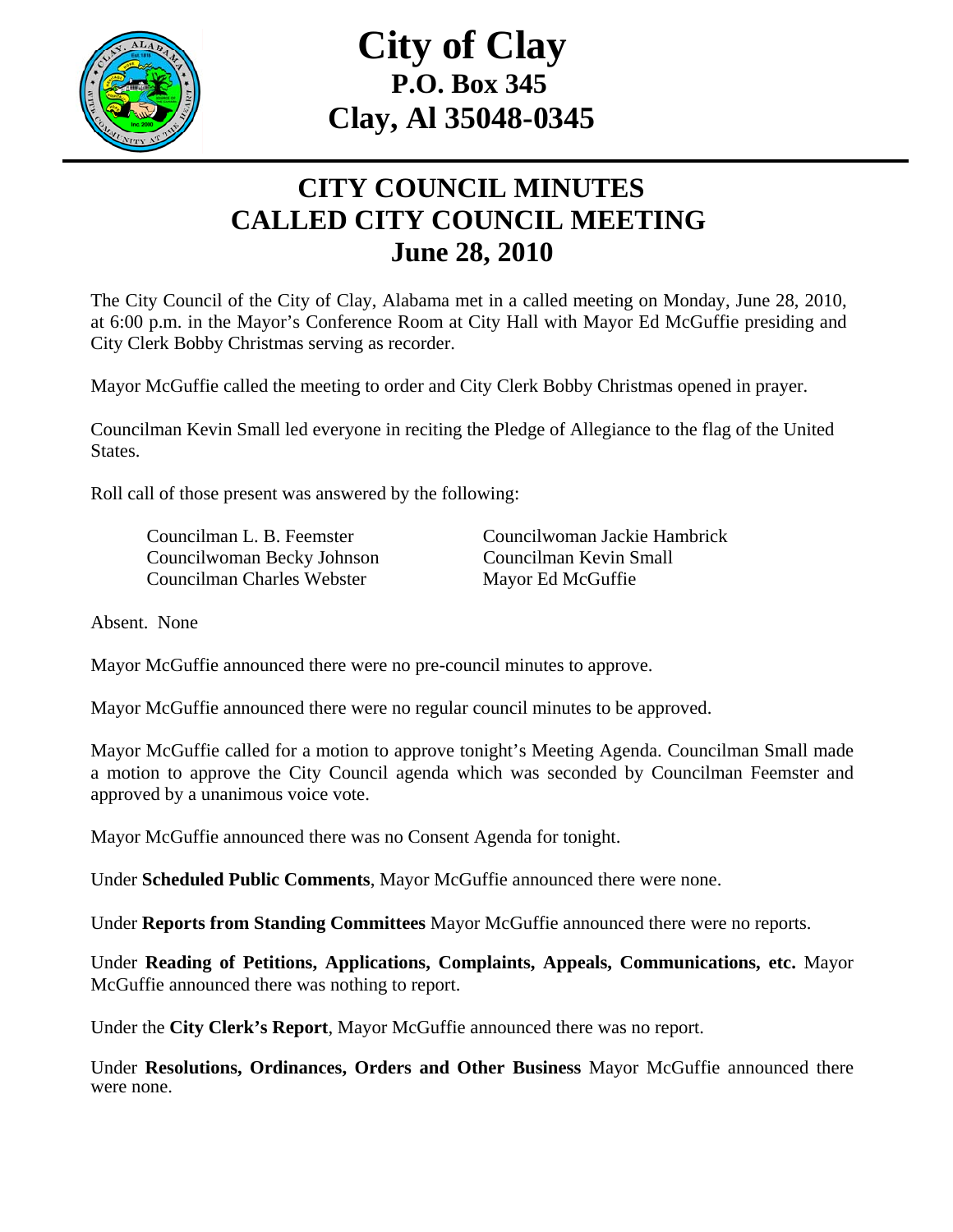

**Called City Council Meeting June 28, 2010 Page 2** 

Under **Public Comments,** Mayor McGuffie announced that there were none.

Under **Mayor and Council Comments**, Mayor McGuffie recognized Councilman Feemster. Councilman Feemster explained that in February 2009 the City Council adopted a policy that everything over \$5,000 would be bid out. He explained that there was a situation at the ballpark whereby the storm water problems needed to be stabilized and we did not need to wait. He stated that they were at the state where some of the hills had been prepared and ready to be stabilized. Councilman Feemster explained that seed, hay, fertilizer, etc. needed to be purchased as soon as possible to begin the stabilization process.

Councilman Feemster explained that Mr. Hunter Bruce, who had been hired to advise us on this work, had located two providers for the materials needed for this project. He stated that Pennington Seed and Supply had quoted a price of \$18,948.50 to supply some of these materials and Hanes GEO Components had quoted a price of \$4,133.00 for the rest of the materials. Councilman Feemster stated he expressed concern to Mr. Bruce that the Pennington Seed quote was over the state bid limit. Mr. Bruce suggested moving some of the materials from Pennington Seed to Hanes to reduce the quotes below the state bid level which they did. After these changes the Pennington Seed quote was \$14,999.00 and the Hanes quote was \$9,834.00. Copies of the original and revised quotes were given to the Mayor, Council members and City Attorney for review. It was pointed out that there were differences in the amount of materials from the original quote to the revised quote. Councilman Webster expressed concern that some of the costs were cut and some of the pounds per acre were reduced. The revised quote from Pennington was \$14,999.00 and Hanes was \$9,834.00. Councilman Webster asks if these materials were being bought through SpreadRite and Councilman Feemster responded no.

Councilman Feemster stated he had concerns about shifting these quotes around to get under the state bid level and discussed it with Mr. Russell Steen, City Attorney. Mr. Steen suggested getting in touch with the Legal Department of the Alabama League of Municipalities and get their advice. Councilman Feemster stated he talked to Ms. Lori Lein, Attorney with the Alabama League of Municipalities who said that, based on the situation, she felt we had a valid reason for doing this but she did not bless it.

Councilman Feemster stated that, with all the details of this situation stated above, there was still the requirement of the \$5,000 bid policy that the City Council had adopted. He questioned if the Council would be willing to temporarily suspend this \$5,000 requirement for this one time in order to move forward with this project.

Councilwoman Johnson asks if this would be the end of this project. Councilman Feemster stated that this may not necessarily be the end of the stabilization but Mr. Bruce told him this would be 100% of the materials needed from Pennington.

Councilwoman Hambrick asks if this stabilization would stop the runoff which Councilman Feemster stated it would stop the silt in the runoff.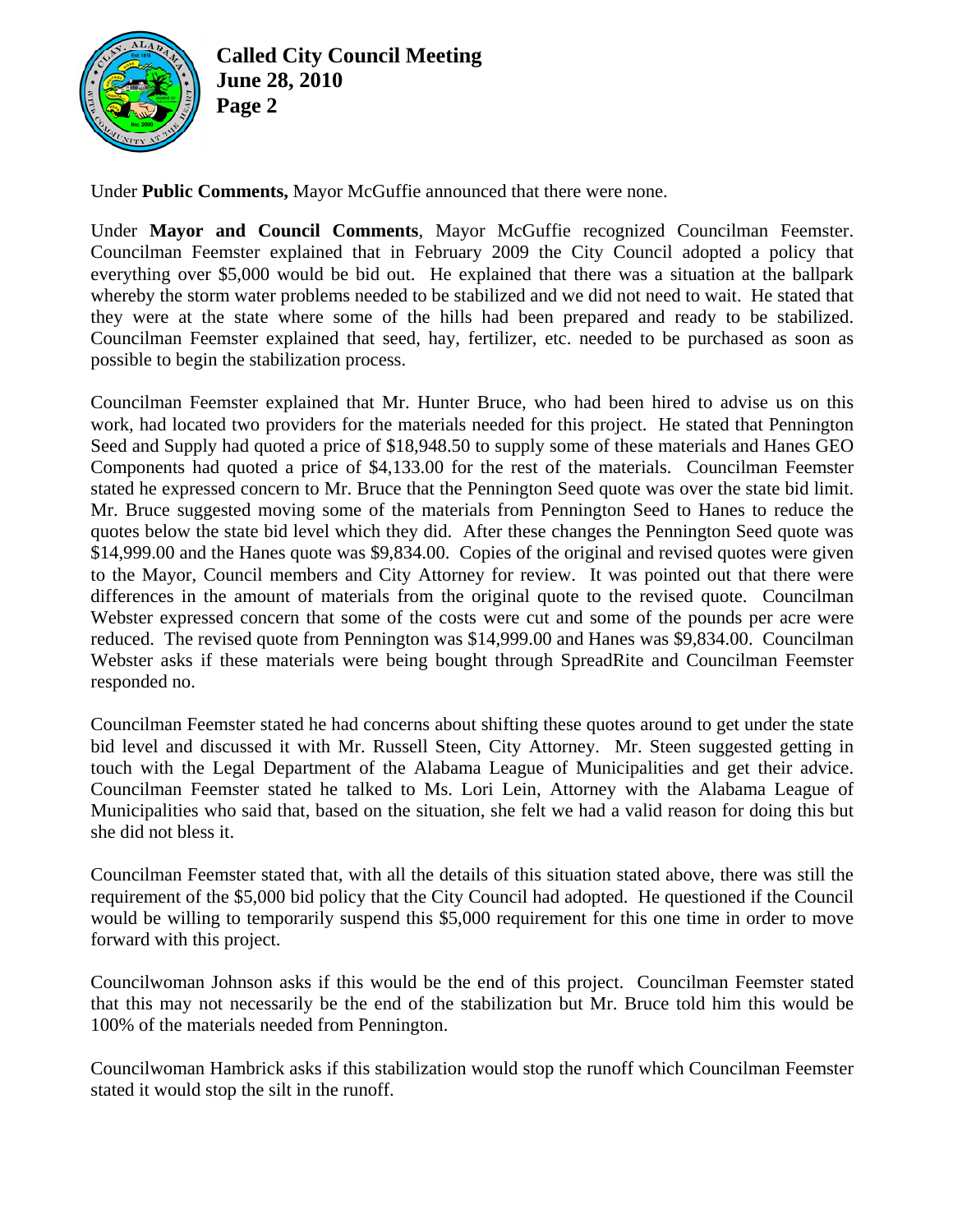

## **Called City Council Meeting June 28, 2010 Page 3**

Councilwoman Hambrick stated that (1) the Council had voted to allow Mr. Bruce the authority to decide what needs to be done and (2) if it is not done we will be asking for more money due to legal situations and (3) this is a time sensitive situation.

Councilman Small pointed out that this situation was caused because no one was held accountable in the past. He questioned if we were getting back into a situation where we would spend a lot of money and still cannot hold anybody accountable if it does not work. Mayor McGuffie responded that he did not see a way to hold anyone accountable because of unforeseen weather and there would probably be patching that would need to be done after the project is complete.

Councilman Webster questioned who else sells the materials needed for this project which Councilman Feemster stated he did not know. Councilman Webster asks if anyone had checked for anyone else that sells this material.

Councilwoman Johnson ask who Hunter Bruce was and Councilman Feemster stated he owned SpreadRite and had done this type work for Grand River and Bass Pro Shop. Councilwoman Johnson asks if Hunter Bruce was an Engineer and Councilman Feemster replied that he was an Engineer and this type work was his specialty.

Councilwoman Johnson questioned how much Mr. Bruce was getting paid and Councilman Feemster responded \$95 per hour. Councilman Small pointed out that the Council approved the \$95 per hour not to exceed 40 hours.

Mr. Steen stated that he saw the necessity in it and the defense for it but, like Ms. Lein stated, he did not like splitting the bid. Councilman Feemster agreed but stated that bids were being split throughout this project the way we were going about it.

Councilman Small questioned if it could be bid out and the bid be awarded at the same meeting as the bid openings. Mr. Steen stated it could be written into the bid that this bid would be awarded on the same night it is open and whoever is awarded the bid would be expected to perform the following day. Councilman Feemster stated it would be impossible because of the time it would take to load the materials. Councilwoman Johnson asks if we would get the materials tomorrow. Councilman Feemster responded that we would receive the materials tomorrow because they are in the process of loading it as we meet.

City Attorney Russ Steen pointed out that he was not the legislative part of this process.

Councilman Feemster stated that Ms. Lori Lein told him that the alternative would be to go to an expedited bid process and give three days and have a special called meeting to open the bids and go from there. Councilman Feemster stated the bid specs had to be written to be broad enough so anybody that wants to bid on it could.

Councilman Small stated he did not think the price would change that much but he was concerned with the process. Also, he stated his concern with all the bids that have been put out by the city was how few vendors bid.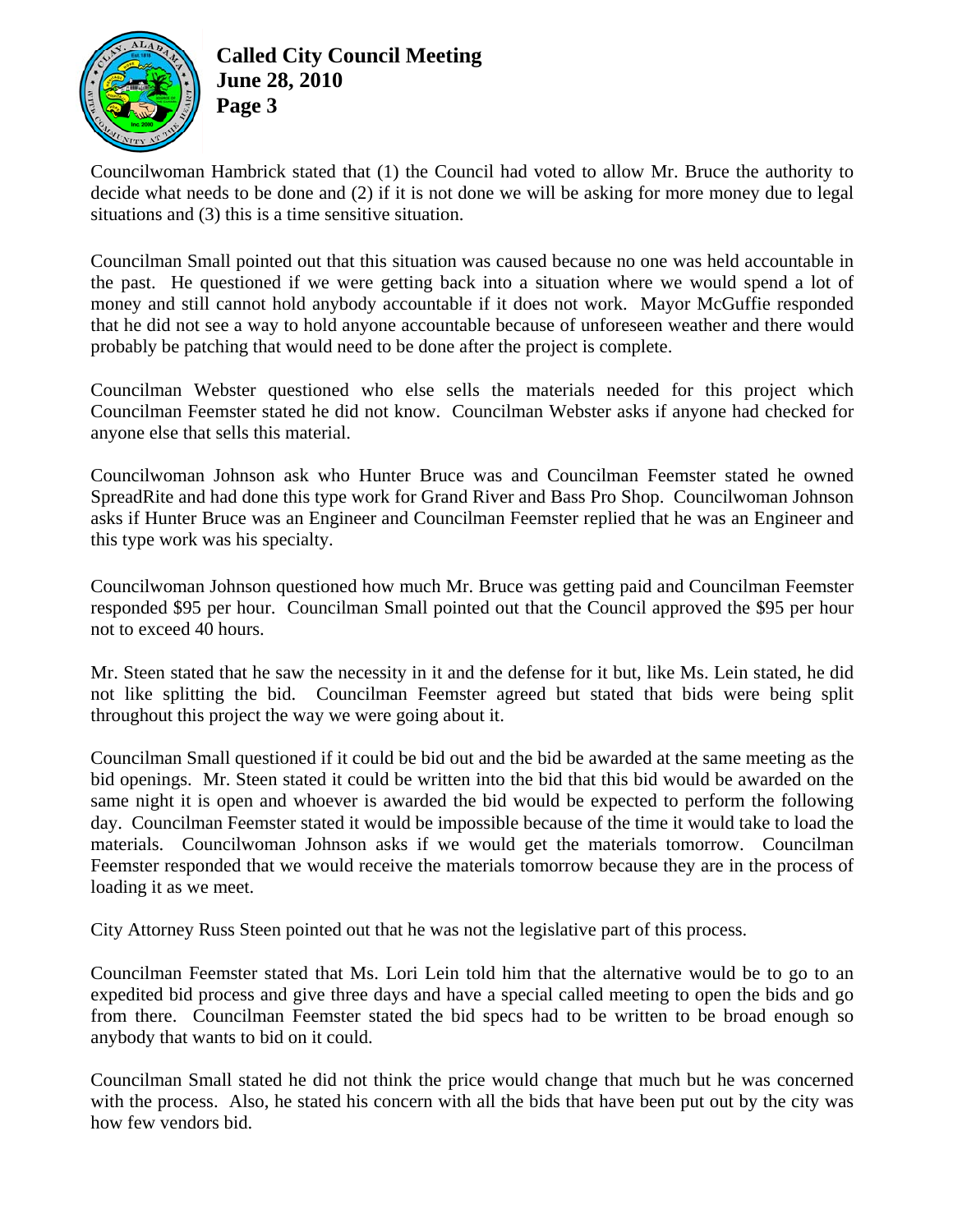

## **Called City Council Meeting June 28, 2010 Page 4**

Councilman Feemster stated that the problem now with bidding it out was the fact that Pennington Seed and Hanes quotes are on the table and public knowledge. He stated he was okay either way but if it came a gulley washer we could have some big problems with the water runoff and possible legal actions from property owners downstream. He stated he wanted everyone to be comfortable with the way this was handled because this is looking like we are trying to get around the bid law.

Mr. Steen stated that the need for it to happen quickly could be very easily defended but that was the legal aspect of it. He stated this situation could be declared an emergency and could take action based on that.

Councilwoman Hambrick questioned how much it would take and Councilwoman Johnson stated another bid would have been good. Councilman Feemster stated this was not the big issue. He stated the big issue to him was if they were circumventing the bid law.

Councilman Webster questioned how long it would take to get it bid for which the Mayor responded the specs would have to be written up first. Councilman Webster questioned how long it would be before the other slopes will be ready. Mayor McGuffie stated they had started on it. Councilman Webster questioned why the paperwork wasn't done earlier.

Councilman Small restated his concern that this was not about the price but the process. He stated if we go ahead with this that it needs to be made very clear that this is an emergency and an exception because we should not make a habit of doing this. Councilman Small asks if this expense would come out of the AmFund Account and the Mayor replied yes. Councilman Feemster stated that all the money in the AmFund Account designated for the Park had been spent so it would come from other designated funds in the AmFund Account.

Councilwoman Johnson questioned the Mayor if he was comfortable with splitting up the quotes. Mayor McGuffie explained that each Council member had different areas of responsibility that he depended on each of you to tell him your suggestions for your area. He stated this had been put off because he did not want to spend any more money than we had to. He suggested going ahead and spend the money to shore up this problem the way it should be.

Councilman Feemster asks Mr. Steen to express his opinion as the City Attorney. Mr. Steen stated that he did not like the appearance of it but he did think the defense of it would be fairly easy. He stated the necessity of this situation calls for extraordinary measures. He stated that, at this point, his advice was to go ahead but have Hunter Bruce give us what is needed in the future to get bids on now.

Councilman Webster stated that Hunter Bruce should have known that this was needed at this time. Councilman Feemster stated that Hunter Bruce did not know about this a couple of weeks ago because they were planning on bidding the whole project out at that time. Councilman Webster responded that it had been stated that the hydro-seeding should be done as soon as the slopes are ready and some of the slopes have been ready for a couple of weeks.